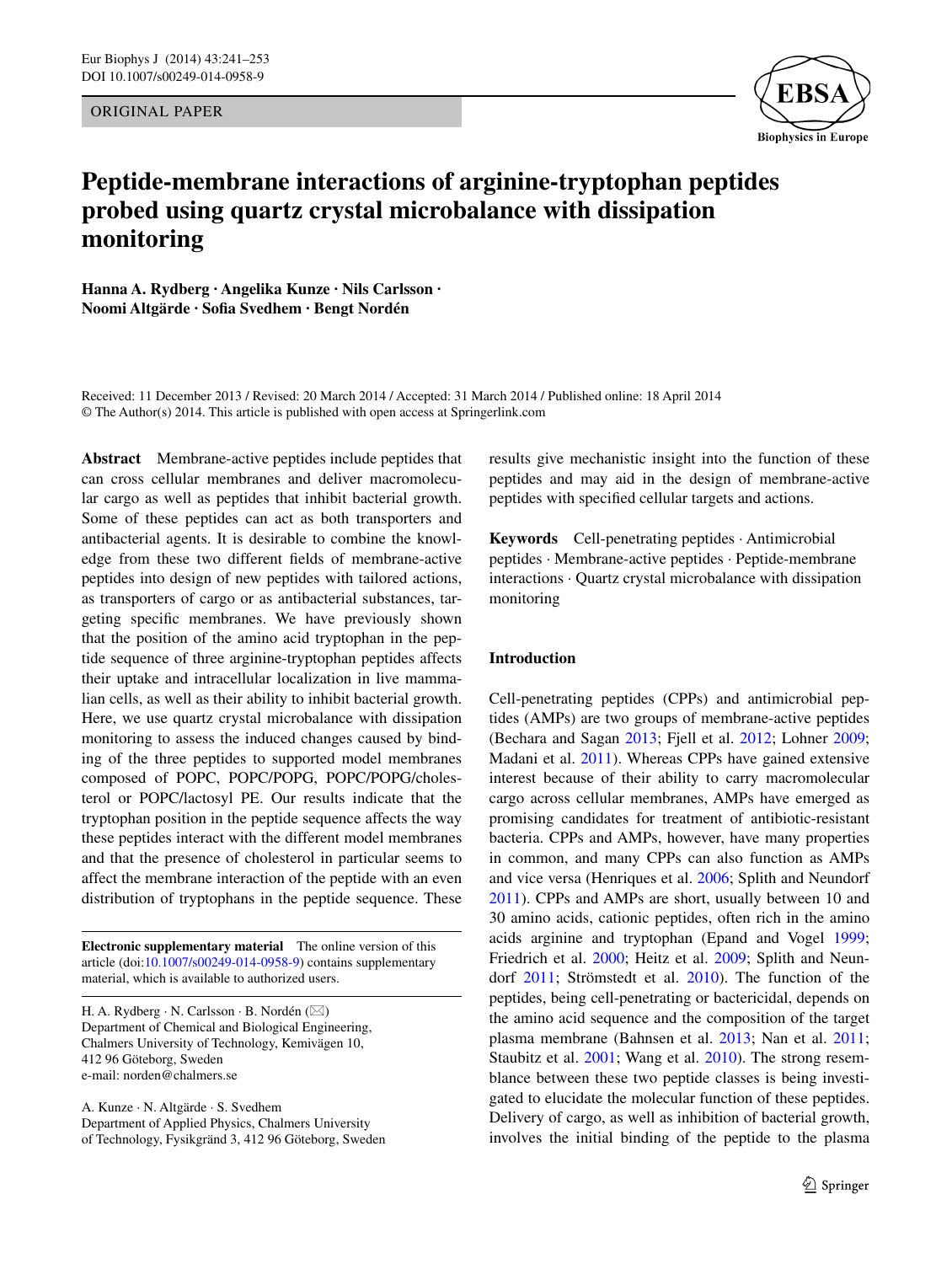| Peptide    | Sequence     | Uptake efficiency<br>$CHO$ cells <sup>a</sup> | Cytotoxicity<br>$CHO$ cells <sup>b</sup> | Antibacterial<br>effect <sup>c</sup> |
|------------|--------------|-----------------------------------------------|------------------------------------------|--------------------------------------|
| $W_4R_8$   | WWWWRRRRRRRR |                                               |                                          | $++++$                               |
| <b>RWR</b> | RRRRWWWWRRRR | $^{\rm ++}$                                   |                                          | $^{++}$                              |
| RWmix      | RWRRWRRWRRWR |                                               |                                          | $+ +$                                |

<span id="page-1-0"></span>Table 1 Peptide sequences, relative uptake efficiency, relative cytotoxicity and relative antibacterial effect

<sup>a</sup> Uptake efficiency of 5-FAM labeled peptide in live CHO cells (Chinese Hamster Ovarian cells) measured with flow cytometry (Rydberg et al. [2012b](#page-12-14))

<sup>b</sup> Peptide-induced cytotoxicity of CHO cells measured with flow cytometry (Rydberg et al. [2012b\)](#page-12-14)

<sup>c</sup> Peptide-induced growth inhibition of *S. aureus* and *S. pyogenes* (Rydberg et al. [2012a](#page-12-13))

membrane. By studying how peptides with dual function bind to and further interact with membranes, new insights into the mechanism of action may be gained and eventually give guidance for the design of peptides with specific functions and cell membrane specificity.

For the study of peptide-membrane interactions, surface-sensitive analytical techniques using supported model membranes have evolved as interesting complements to the more commonly used bulk techniques applied to liposomes in solution. When studying the interaction between peptides and supported lipid membranes, the real-time kinetics and dynamics of the interaction can be monitored (see, e.g., Cho et al. [2010](#page-11-7); Piantavigna et al. [2011](#page-12-7)). In general, the sensitivity of surface-sensitive techniques with respect to mass uptake is lower compared to fluorescence-based methods, for example, but structural rearrangements of the lipid membrane, such as rupture or fusion of liposomes (Keller and Kasemo [1998](#page-12-8); Merz et al. [2008](#page-12-9); Richter et al. [2006](#page-12-10)), alterations in lipid packing and phase transition (Mashaghi et al. [2008](#page-12-11)), or the formation of protrusions from (Domanov and Kinnunen [2006](#page-11-8); Machan et al. [2010\)](#page-12-12) or holes in (Briand et al. [2010;](#page-11-9) Machan et al. [2010](#page-12-12)) the membrane, can be readily detected. Thus, by using surfacesensitive techniques, it is possible to detect the changes that a membrane may undergo upon peptide binding, shifting the focus somewhat from the peptide itself to the changes that the binding peptide induces to the membrane. Hence, new, valuable insights into the mechanisms of peptidemembrane interactions can be gained. Investigations of peptide-membrane interactions and, in particular, the effect of specific amino acid sequences using surface-sensitive techniques are however still scarce.

We have previously shown that the number and, even more interestingly, the position of tryptophan in the peptide sequence of a series of arginine-tryptophan peptides can affect both their uptake efficiency into live mammalian cells and their ability to inhibit bacterial growth (Rydberg et al. [2012a](#page-12-13), [b\)](#page-12-14). The uptake into cells was favored by an even distribution of tryptophans, while the peptides with an accumulation of tryptophans at the N-terminus of the peptide sequence seemed to be more efficient as antibacterial agents. Therefore, we are now investigating whether the biological differences observed can be explained by variations in how these peptides interact with model membranes of different lipid compositions.

Here, we compare peptide-membrane interactions of three arginine-tryptophan peptides, all containing eight arginines and four tryptophans that are placed either at the N-terminus (WWWWRRRRRRRR), in the middle of the sequence (RRRRWWWWRRRR) or evenly distributed in the sequence (RWRRWRRWRRWR) (Table [1\)](#page-1-0). The interactions between these peptides and neutral POPC membranes as well as negatively charged membranes composed of POPC and either POPG, POPG and cholesterol, or the glycolipid lactosyl PE (Fig. [1](#page-2-0)), were monitored using the quartz crystal microbalance with dissipation (QCM-D) monitoring technique (Rodahl et al. [1995](#page-12-15)). We aimed to study how different membrane constituents including cholesterol, present in mammalian but not in bacterial membranes, and membrane-associated carbohydrates, here in the form of the glycolipid lactosyl PE, would affect the peptide-membrane interaction. QCM-D gives information about changes in the mass deposition, seen as shifts in the resonance frequency of the crystal, as well as changes in the viscoelastic properties, seen as shifts in the dissipation of energy during the crystal oscillation. This technique enables the study of peptide-membrane interactions without the need for labeling either the peptide or the membrane, as for example in a previous study of the antibacterial action of the well-known cell-penetrating peptide Tat (Piantavigna et al. [2011\)](#page-12-7). In complementary experiments, we have investigated the distance between peptides binding to a POPC/POPG lipid membrane as well as the ability of the peptides to aggregate liposomes. By studying the interaction of the three different peptides with lipid membranes of different compositions, we provide a physicochemical characterization toward the molecular understanding of the variations observed in cell assays among the three peptides with different tryptophan patterning.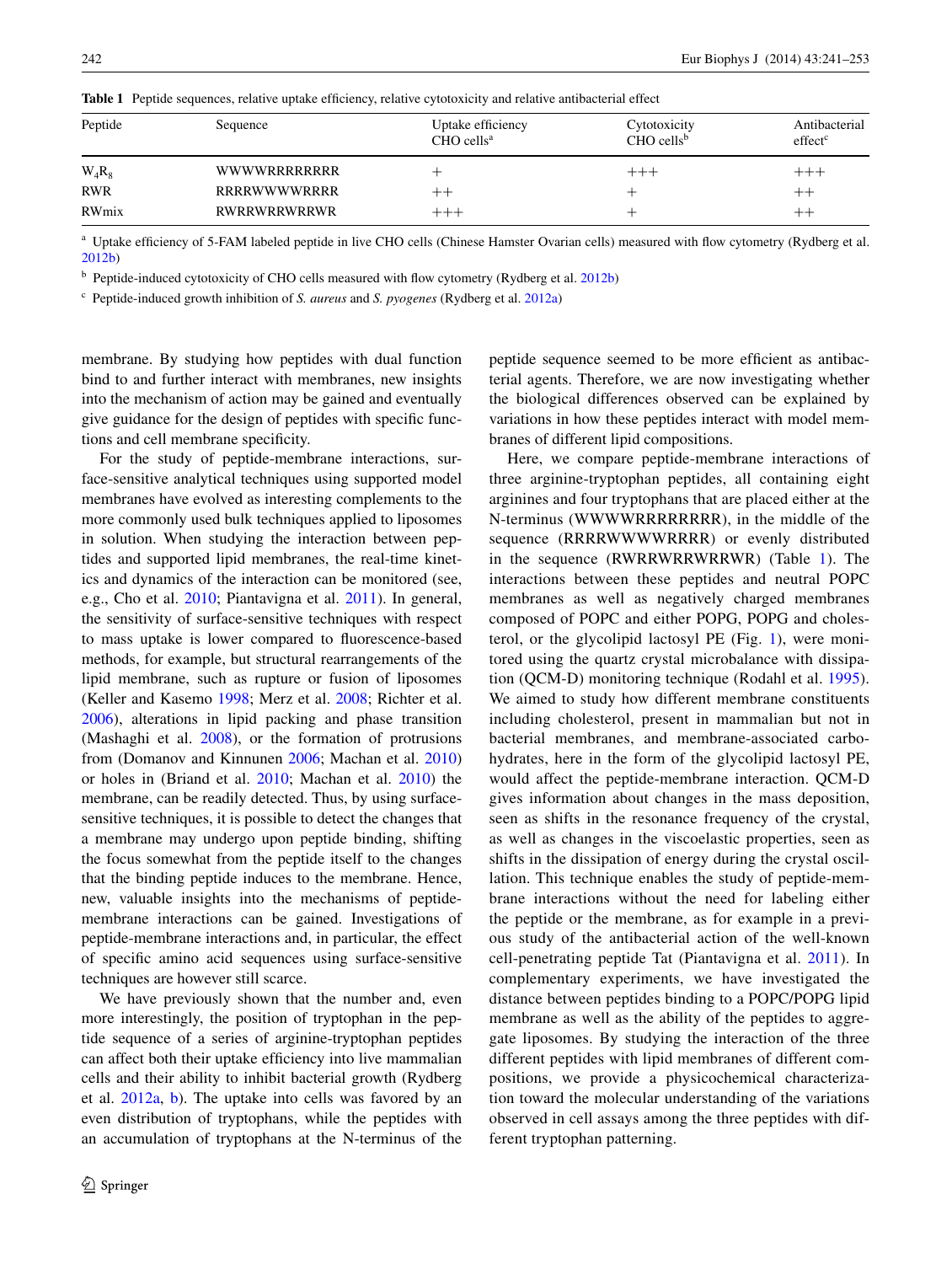

<span id="page-2-0"></span>**Fig. 1** Chemical structure of lipids and glycolipids used in this study

# **Materials and methods**

## Materials

The synthetic lipids (Fig. [1](#page-2-0)), 1-palmitoyl-2-oleoyl-*sn*glycero-3-phosphocholine (POPC), 1-palmitoyl-2-oleoyl*sn*-glycero-3-phospho-(1′-*rac*-glycerol) (POPG), cholesterol and 1,2-dioleoyl-*sn*-glycero-3-phosphoethanolamine-*N*-lactosyl (lactosyl PE) were purchased from Avanti Polar Lipids (Alabaster, AL, USA). For the circular dichroism and fluorescence measurements, POPC and POPG were purchased from Larodan Fine Chemicals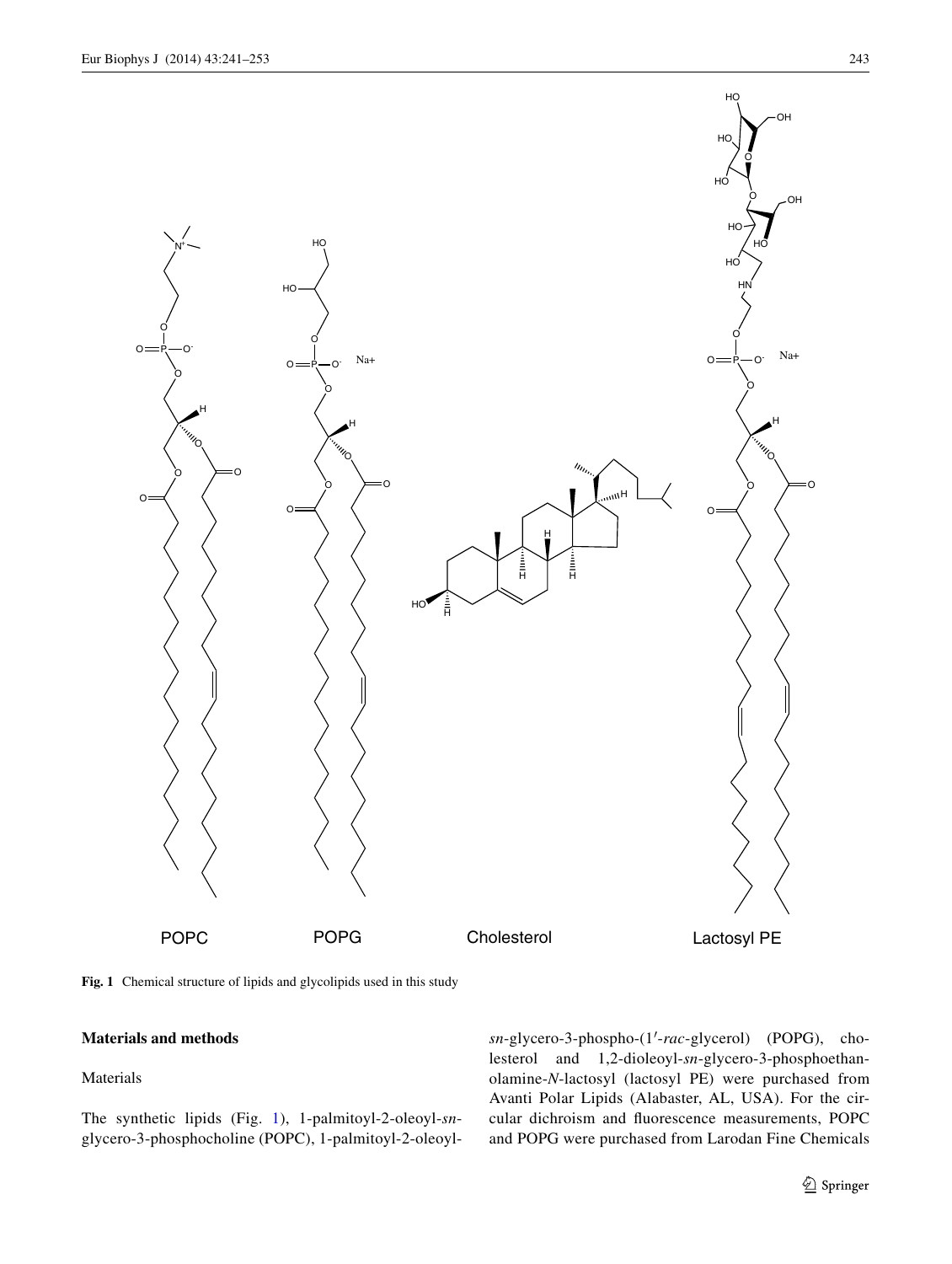(Malmö, Sweden). The RW peptides (>95 % purity), unlabeled and labeled at the N-terminus with 5-carboxyfluorescein (5-FAM), were purchased from Innovagen (Lund, Sweden). The peptides were dissolved in water, and stock solutions of 100 µM were prepared. The peptide concentration was determined with UV–Vis absorbance (using  $\varepsilon_{280nm}$  of 5,690 M<sup>-1</sup> cm<sup>-1</sup> per W or  $\varepsilon_{498nm}$ of 78,000  $M^{-1}$  cm<sup>-1</sup> per carboxyfluorescein molecule). Phosphate-buffered saline (PBS) (0.01 M phosphate buffer, 0.0027 M potassium chloride and 0.137 M sodium chloride, pH 7.4) with and without the addition of 10 mM magnesium chloride as well as 10 mM phosphate buffer  $(Na_2HPO_4/NaH_2PO_4$ , pH 7.4) were prepared in water. The buffers were degassed prior to the surface-sensitive experiments. Water was deionized (resistivity >18 M $\Omega$ ) cm) and purified using a MilliQ plus unit (Millipore, France).

## Liposome preparation

POPC, POPG, cholesterol and lactosyl PE were dissolved in chloroform. For QCM-D experiments, lipid films were prepared by mixing solutions of desired lipid composition in round-bottomed flasks. Chloroform was evaporated under a gentle stream of  $N_2$ . To remove any residual solvent, the lipid film was put under vacuum for 2 h. Liposomes were formed by vortexing the lipid film with PBS, followed by extrusion 21 times through polycarbonate membranes (Whatman/GE Healthcare) with 30-nm pore diameter. The average diameter of the liposomes was measured by dynamic light scattering (DLS) using a Malvern Instruments Zetasizer Nano-ZS (Malvern, UK) and was typically around 90-100 nm. For circular dichroism (CD) and fluorescence-quenching experiments, lipids were mixed at the desired composition in round-bottom flasks, and chloroform was evaporated from the lipid solution using a rotary evaporator. After vortexing with 10 mM phosphate buffer, the liposomes were subjected to five cycles of freezing and thawing in  $N_2$  (1) and 50 °C, respectively. For the liposomes used in the fluorescence-quenching experiments and the CD measurement, polycarbonate membranes with 100-nm pore diameter were used, and the average diameter of these liposomes was measured to be around 140 nm using DLS.

# Quartz crystal microbalance with dissipation monitoring (QCM-D)

QCM-D measurements were performed using a Q-Sense E4 instrument (Q-Sense, Sweden).  $SiO<sub>2</sub>$ -coated AT-cut quartz sensors, with a fundamental frequency of 5 MHz, were purchased from Q-Sense AB. The sensors were cleaned in 10 mM sodium dodecyl sulfate aqueous solution over night. Just prior to the experiment, the sensors were rinsed thoroughly with water, dried under  $N_2$  and treated with UV/ozone for 30 min. The measurements were carried out at 22 °C. Frequency and dissipation shifts  $(\Delta f$  and  $\Delta D)$  were recorded at the 3rd, 5th, 7th, 9th and 11th harmonics. As very similar frequency and dissipation data were obtained at the different harmonics, which is characteristic for rigid layers in QCM-D, only the results obtained at the seventh harmonic are presented in the graphs. Frequency shifts were normalized to the fundamental frequency by dividing with the overtone number. The mass deposition of peptide on the lipid surface was estimated using the Sauerbrey equation (Eq. [1\)](#page-3-0) (Sauerbrey [1959\)](#page-12-16)

<span id="page-3-0"></span>
$$
\Delta m = -C_{\text{QCM}} \frac{\Delta f_n}{n} \tag{1}
$$

where  $\Delta m$  is the adsorbed mass on the surface,  $C_{\text{OCM}}$  is the mass sensitivity constant (17.7 ng cm<sup>-2</sup> Hz<sup>-1</sup>, for the 5 MHz quartz sensors used in our study), and  $\Delta f_n$  is the change in the resonance frequency at the *n*th harmonic. The Sauerbrey equation is valid for rigid films and was used to estimate the mass of the membrane systems, which were characterized by low dissipation shifts.

# Investigation of peptide-membrane interaction using QCM-D

Supported lipid membranes were formed on  $SiO<sub>2</sub>$ -coated sensors. The frequency shift, Δ*f*, was typically between −25 and −27 Hz, and the dissipation shift, Δ*D*, was  $< 0.5 \times 10^{-6}$ , indicating the formation of good quality membranes (Keller and Kasemo [1998](#page-12-8)). In short, solutions were added to the crystal in the following order: PBS, PBS- $MgCl<sub>2</sub>$ , liposomes freshly diluted in PBS- $MgCl<sub>2</sub>$ , PBS- $MgCl<sub>2</sub>$  and PBS.  $MgCl<sub>2</sub>$  was added to facilitate the formation of negatively charged membranes (Kunze et al. [2009\)](#page-12-17). For POPC membranes, the liposomes were diluted in PBS without further addition of MgCl<sub>2</sub>. The flow rate was 100  $\mu$ l/min. After membrane formation, peptide solution diluted in PBS  $(5 \mu M)$ was added for 20 min at a rate of 50 µl/min, after which the flow was stopped for 60 min for measuring for a longer period while saving the peptide material. Measurements in which the peptide was added for 40 min instead of 20 min were also performed, as well as measurements in which the peptide was directly added to the  $SiO<sub>2</sub>$  surface of the QCM-D sensor. The measurements were repeated three to four times, using the same stock solutions of peptides and lipids, but performed on different days, using different QCM-D equipment and different solutions and suspensions.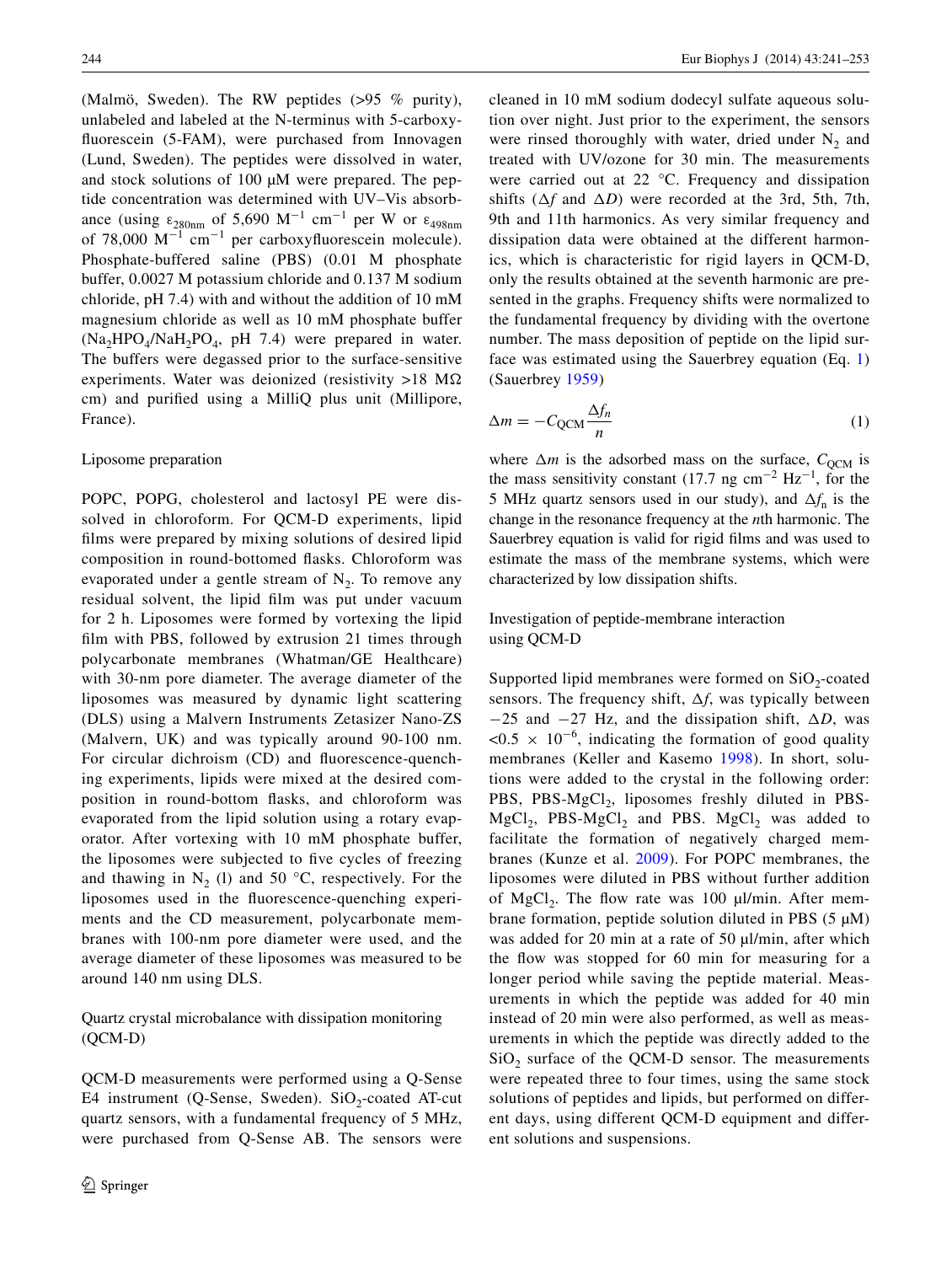Fluorescence self-quenching of the RW peptides binding to liposomes

To verify the QCM-D results and to approximate the maximal binding of the peptides to the lipid surface, fluorescence intensity and self-quenching of the carboxyfluorescein-labeled peptide were monitored upon binding to liposomes. A 1.25-µM solution of fluorescently labeled peptide was titrated with 2-µl steps of a 10 mM solution of POPC/POPG 80/20 mol % liposomes. Peptides and liposomes were both diluted in a 10-mM phosphate buffer, pH 7.4. The fluorescence intensity was measured using a Cary Eclipse Fluorescence Spectrophotometer (Varian). The excitation was 480 nm and emission 490–700 nm. From the experimental values, the amount of peptide bound per  $\text{cm}^2$  of lipid surface was calculated (for calculation, see Supplementary Information).

Measurement of peptide-induced aggregation of liposomes using dynamic light scattering (DLS)

To assess peptide-induced aggregation, POPC/POPG liposomes were titrated with increasing amounts of peptide, and the aggregate size was measured using DLS. The liposomes were diluted in PBS to a concentration of 46 µM, and the peptide solution, 100 µM dissolved in water, was then added in steps of  $5 \mu$ l (or 10  $\mu$ l for RWmix) until all liposomes had aggregated. Aggregation was seen by a shift in the size from around 90 nm for well-dispersed liposomes to around 1,000 nm for bigger aggregates (a graphic illustration of these shifts is presented in Fig. S1, Supplementary Information). For the larger aggregates, the sizes are rough estimations of the actual sizes because of the polydispersity of the sample. After each peptide addition, three DLS measurements were performed, each of ten runs.

Assessment of peptide secondary structure using circular dichroism (CD)

Circular dichroism was used to study the secondary structure of the peptides when bound to liposomes of POPC/POPG and POPC/POPG/cholesterol, respectively. To investigate any occurrence of slow time dependence or lag phase in the binding event, CD was also measured on the POPC/POPG liposomes at 80 min after peptide addition. Peptides and liposomes were diluted in a 10-mM phosphate buffer. Spectra were recorded between 185 and 270 nm on a Chirascan Circular Dichroism Spectrometer (Applied Photophysics, UK). Time per point was 0.500 s. The samples were measured at 20 °C in a 2-mm pathlength quartz cell. For each sample, 20 scans were recorded and averaged. Spectra were corrected for background contributions by subtraction of appropriate blanks. The peptide concentration was  $5 \mu M$ , and the peptide-to-lipid molar ratio was 1:100. The peptide secondary structure was evaluated by comparison with standard reference spectra (Kelly et al. [2005](#page-12-18); Nordén et al. [2010\)](#page-12-19).

# **Results**

Interaction of the RW peptides with supported lipid membranes of different compositions

The surface-sensitive technique QCM-D was used as a tool to investigate the membrane interaction of the three RW peptides with supported lipid membranes of varying composition. We aimed to investigate the importance of electrostatics for efficient peptide binding by comparing neutral and negatively charged membranes. We also wanted to investigate how cholesterol, which is found in mammalian membranes but not in bacterial membranes, might affect the peptide-membrane interaction. Finally, we were intrigued to investigate the interaction between the peptides and membranes containing glycolipids, since surface carbohydrates in general are important for the interaction between membrane-active peptides and mammalian and bacterial membranes, and since the expression of glycolipids, in particular, has been associated with cancer progression. We wanted to use a commercially available glycolipid, and we also wanted this glycolipid to show similarity with POPG as well as being negatively charged. We therefore chose the glycolipid lactosyl PE, although this particular glycolipid originates from plants. In QCM-D, a mass deposition of peptide on the lipid surface is seen as a decrease in frequency, and changes in the viscoelastic properties of the lipid membrane upon peptide binding are related to changes in the dissipation signal. The peptide concentration of 5 µM, used for the surface interaction experiments, was chosen since the peptides at this concentration show evident biological responses in regard to both cellular uptake and bacterial growth inhibition, as seen in our previous results (Rydberg et al. [2012a,](#page-12-13) [b\)](#page-12-14).

Starting with the neutral POPC membrane (Figs. [2](#page-5-0), [3](#page-6-0)), the mass deposition for all three peptides was very low as seen by low frequency shifts of around or less than −0.5 Hz. The corresponding shifts in dissipation were also low, around or less than  $0.2 \times 10^{-6}$  $0.2 \times 10^{-6}$  $0.2 \times 10^{-6}$  (Fig. 2 and Table S1 in Supplementary Information), suggesting weak membrane interaction. It should be pointed out that low-molecularweight peptides, such as the RW peptides, generally result in small signals in QCM-D, unless major rearrangement of the model membrane occurs. At 80 min after peptide addition, the frequency signals are close to the original (before peptide addition). The poor binding of the cationic peptides to the POPC membrane demonstrates that electrostatic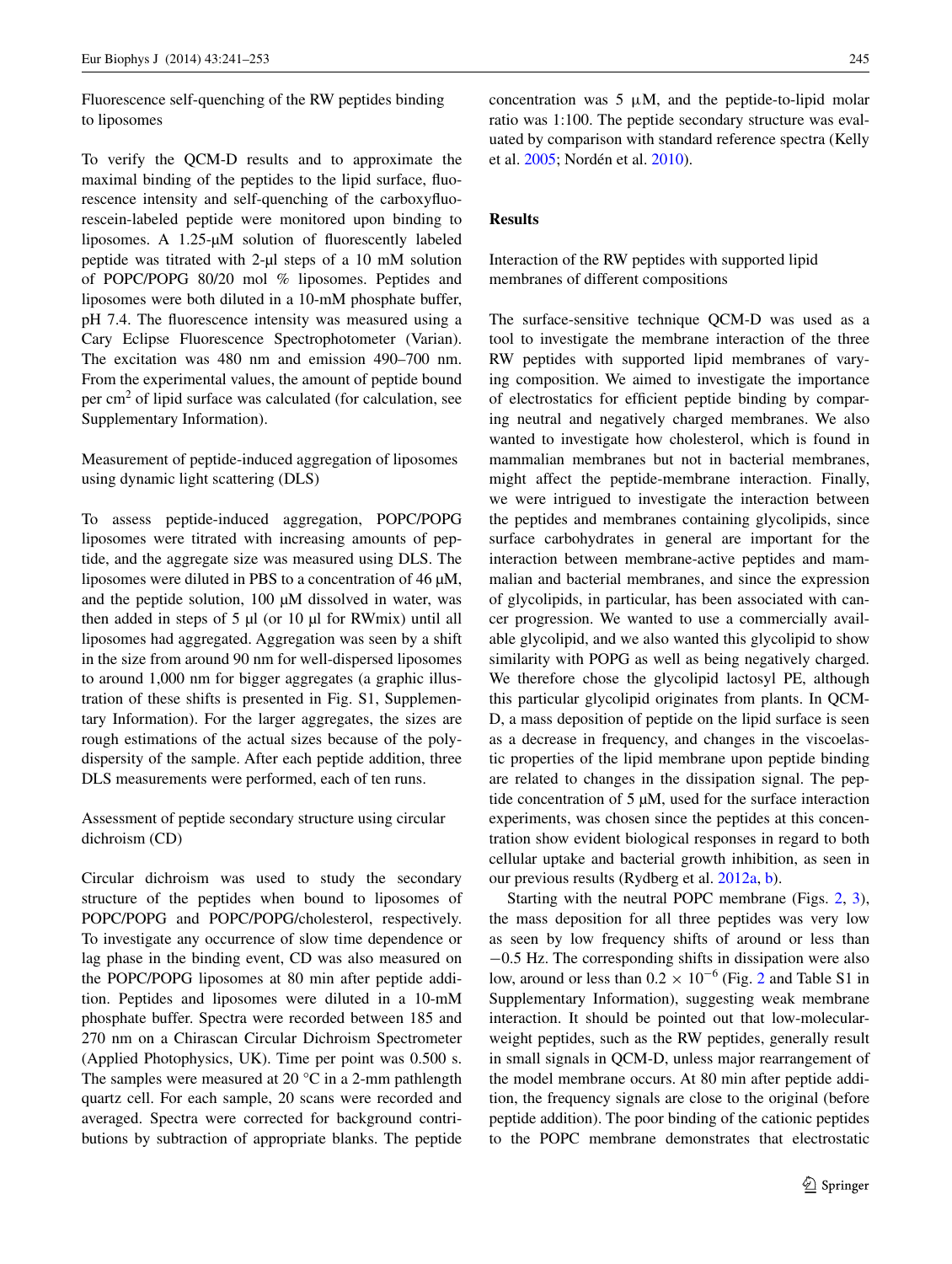

<span id="page-5-0"></span>**Fig. 2** QCM-D frequency,  $\Delta f$ , and dissipation,  $\Delta D$ , shifts as a function of time for the RW peptides when binding to four different lipid membranes. Typical graphs are shown. The *first arrow* from the *left*  $(t = 20 \text{ min})$  indicates addition of peptide to the membrane, and the *second arrow*  $(t = 35 \text{ min})$  indicates where the flow is stopped.

interaction is required for efficient membrane binding of these peptides.

When negatively charged lipids, 20 mol % of POPG, were included in the membrane (Figs. [2](#page-5-0), [3\)](#page-6-0), significant responses in both Δ*f* and Δ*D* were observed upon peptide addition. The Δ*f* and Δ*D* signals for the different harmonics were virtually the same; therefore, only the results from the seventh harmonic are presented. The frequency shifts were of similar shape and magnitude for the three peptides, with the exception of  $W_4R_8$  showing a slightly higher mass deposition. The shifts in frequency around 15 min after peptide addition were around 3.5–4 Hz, which corresponds to a mass deposition of around  $30-35$  ng/cm<sup>2</sup> [using the Sauerbrey equation (Eq. [1\)](#page-3-0) and the assumption that 50  $%$ of the mass deposition is water (Edvardsson et al. [2009\)](#page-11-10)]. When the flow was stopped, approximately 20 min after peptide addition, the frequency responses unexpectedly decreased, or, as for RWmix, even returned to values close to the original, resulting in U-shaped frequency curves.

Since the frequencies of RWmix binding to the POPC/POPG membranes return to values close to the original upon stopping the flow, which would imply loss of mass, it was investigated whether peptide remained bound to the membrane surface. To do so, POPC/POPG liposomes were added to the membranes that had been exposed to

The peptide concentration was 5  $\mu$ M. W<sub>4</sub>R<sub>8</sub> is presented in *light gray*, RWR in *gray* and RWmix *dark gray*. The lipid compositions were POPC, POPC/POPG 80/20 mol %, POPC/POPG/cholesterol 75/20/5 mol % and POPC/lactosyl PE 80/20 mol %

peptide for 60 min, followed by a buffer rinse. We observed that the liposomes were bound to the membranes that had been exposed to all three peptides, whereas liposomes did not bind to unexposed membranes (Supplementary Information). The amount of binding liposomes varied between the peptides, possibly indicating variations in the amount of peptide at the surface or reflecting the ability of the peptides to aggregate liposomes at the surface. The results clearly indicate that peptide is still present at the membrane surface after the flow stop, also in the cases where the QCM-D signals suggest mass removal upon stopping the flow. Additionally, these results point to a possible flow dependency in the peptide-membrane interaction, which is addressed further below.

Whereas the frequency shifts are similar among the three peptides interacting with the POPC/POPG membrane, the shifts in dissipation clearly differ, as seen in Fig. [2](#page-5-0), regarding both amplitude and shape, with  $W_4R_8$  showing low dissipation, whereas RWR, and especially RWmix, shows interesting patterns of peaks and minima, possibly indicating structural rearrangements in the membrane. Figure [3](#page-6-0) shows that the average dissipation values are the highest for RWmix at around  $1 \times 10^{-6}$ , followed by RWR, and the lowest for  $W_4R_8$  at around  $0.2 \times 10^{-6}$ . After the flow has been stopped, the dissipation shifts stabilize.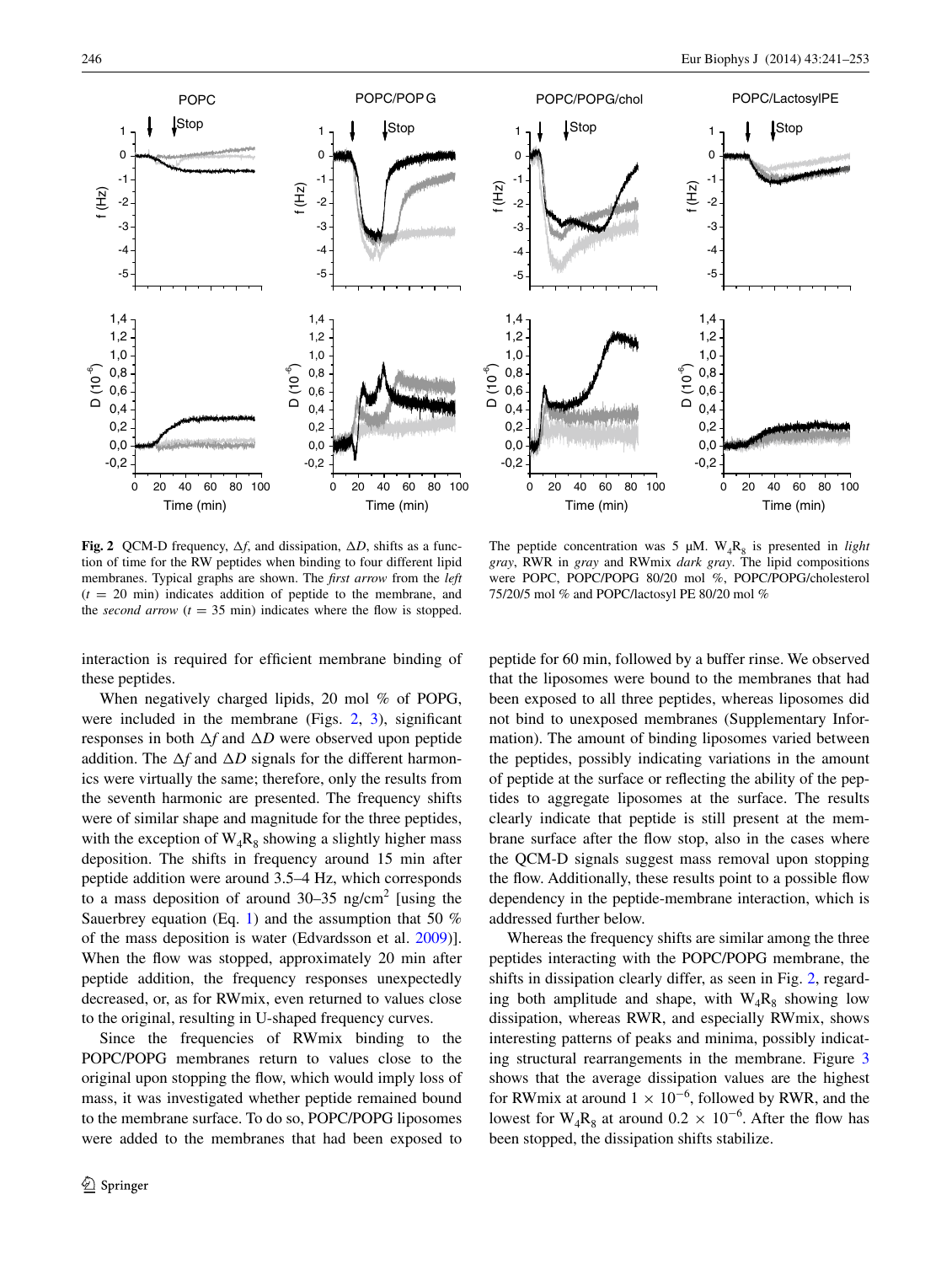

<span id="page-6-0"></span>**Fig. 3** Average QCM-D frequency and dissipation shifts (Δ*f* and Δ*D*) at different time points (15 and 80 min) after the addition of peptide to the membrane (see also Table S1 in Supplementary Information). The *top left graph* (**a**) shows Δ*f* after 15 min, the *top right graph* (**b**) shows Δ*f* after 80 min, the *lower left graph* (**c**) shows Δ*D* after 15 min, and the *lower right graph* (**d**) shows Δ*D* after 80 min. The 15-min time point corresponds to the maximal frequency shift



reached upon peptide binding.  $W_4R_8$  is presented in *light gray*, RWR in *gray* and RWmix in *dark gray*. The four different lipid membranes are labeled as follows: (1) POPC, (2) POPC/POPG 80/20 mol  $\%$ , (3) POPC/POPG/cholesterol 75/20/5 mol % and (4) POPC/lactosyl PE 80/20 mol %. Values are averages of 3–4 measurements. *Error bars* represent standard deviations

Since mammalian cell membranes contain cholesterol, whereas bacterial membranes do not, we added 5 mol % of cholesterol to the POPC/POPG membrane to investigate how it would affect the peptide-membrane interaction of the three RW peptides. With the addition of cholesterol to the membrane,  $W_4R_8$  shows a slight increase in membrane deposition compared with the other two peptides, seen as a slightly higher shift in frequency. The amount of peptide that binds to the surface otherwise seems to be similar comparing the POPC/POPG and POPC/POPG/cholesterol membranes (Figs. [2](#page-5-0), [3](#page-6-0)). The shapes of the frequency curves of  $W_4R_8$  and RWR are very similar. The frequency signal of RWmix markedly differs compared to both the other two peptides and the non-cholesterol containing membrane, with a slight increase in frequency after the flow has been stopped, followed by the frequency decreasing toward the initial values after around 60 min. The dissipation follows the same trend. The dissipation shifts for  $W_4R_8$  and RWR are similar to that of  $W_4R_8$  of POPC/POPG. For RWmix, there is a peak in dissipation when peptide is added to the membrane, followed by a small decrease. This particular behavior of RWmix, compared with the other two peptides, is clearly visualized when the dissipation is plotted as a function of frequency (Fig. S2, Supplementary Information). After the flow is stopped, interestingly, the dissipation increases conspicuously to values above  $1 \times 10^{-6}$ , indicating rearrangements in the membrane.

Since the surfaces of mammalian and bacterial cells are covered with carbohydrates, we were also intrigued about adding a carbohydrate to the membrane. We chose the commercially available lactosyl PE (Fig. [1](#page-2-0)), a doubly saturated lipid with a negatively charged head group where a lactose unit is attached, to investigate whether also small non-ionic sugars may have an impact on the binding of the RW peptides to membranes. Even though lactosyl PE, to the authors' knowledge, has not been used before in the formation of supported lipid membranes, the preparation of glycolipid-containing supported membranes by liposome fusion has been previously described (Kunze et al. [2013](#page-12-20); Rydell et al. [2009\)](#page-12-21), and similarly, lactosyl PE-containing supported membranes were readily formed. As seen in Figs. [2](#page-5-0) and [3](#page-6-0), the shifts in frequency for the peptides binding to the POPC membrane containing 20 mol % of the glycolipid are rather low, with values around −1 Hz, which decrease with time, indicating low peptide binding. Furthermore, the dissipation is small, with only minor shifts upon peptide addition, however stable with time, also pointing to weak peptide-membrane interactions.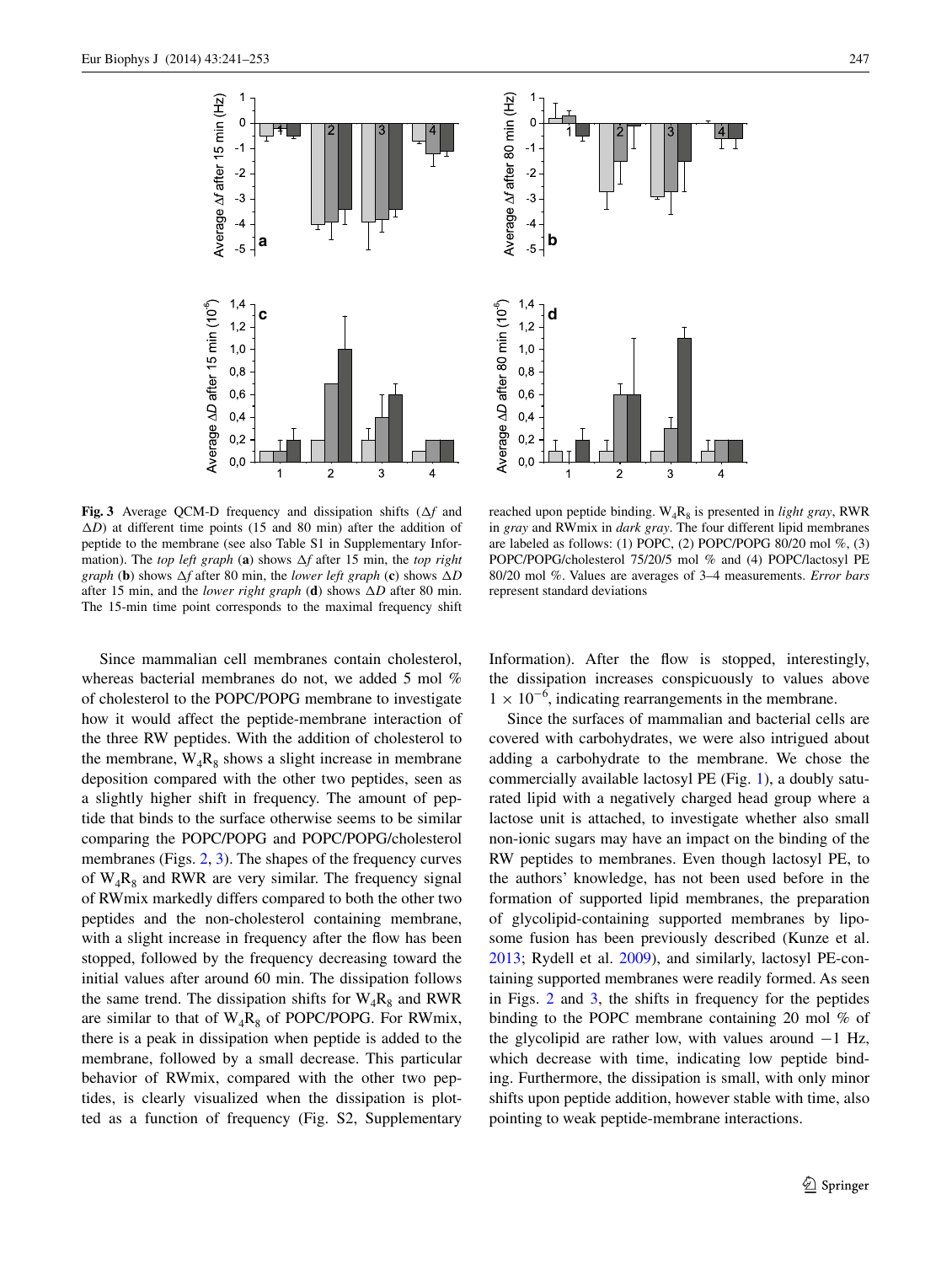

<span id="page-7-0"></span>**Fig. 4** Illustration of the importance of the experimental conditions for the QCM-D results. In the *upper graph* (**a**), frequency and dissipation shifts are presented for the binding of the RW peptides to POPC/POPG membranes, with the time during which the peptide solution is added before stopping the flow being doubled compared to the experiment in Fig. [2.](#page-5-0) In the *lower graph* (**b**), frequency and dissipation shifts obtained for RW peptide binding directly to a  $SiO<sub>2</sub>$ surface are shown.  $W_4R_8$  is presented in *light gray*, RWR in *gray* and RWmix in *dark gray*. The *arrows* to the very *left*  $(t = 20 \text{ min})$  indicate addition of peptide to the membranes, and the *arrows* labeled "Stop" indicate where the flow was stopped. *Gray arrows* in **a** indicate short (1 min) stops in flow to refill the peptide solution. For both **a** and **b**, it is seen that the frequency shift decreases when the flow is stopped

# Investigation of the role of the flow conditions used in the QCM-D measurements

To further investigate the QCM-D frequency shifts observed 20 min after peptide was added to the lipid membranes and as the flow was stopped, the peptidemembrane interaction experiments were repeated under a different flow condition. This time, the flow of peptide solution was prolonged from around 20 min to around 40 min. Since the dependence was seen in particular for the POPC/POPG membrane, this lipid composition was used. As seen in Fig. [4a](#page-7-0), the frequency signals decrease when the flow is stopped also after 40 min of peptide exposure. The decrease is however not as large as in the experiment described above where the flow was stopped after 20 min.

Furthermore, peptide was also added directly to the silica-coated QCM-D sensor without any lipid membrane. Figure [4b](#page-7-0) shows that when the flow is stopped after approximately 20 min of peptide flow, the frequency signals decrease toward reaching a plateau at Δ*f* of around 1–2 Hz. In this case, with no lipid membrane present, there is no difference in the frequency signal among the three peptides. Also, there is no shift in dissipation upon peptide binding, indicating that the peptides obtain a flat configuration relative to the surface (Rodahl et al. [1995](#page-12-15)).

Taken together, these results support the assumption that the decrease in frequency seen is due to the flow stop and to structural rearrangements in the membranes. In particular, these results verify that the intrinsic properties of the peptides influence their interaction with the membranes as well as the effect of the flow stop on this interaction, as all peptides yielded similar results on the silica surface.

Assessment of peptide secondary structure upon binding to liposomes

To investigate whether the differences seen in frequency and dissipation signals for membranes with and without cholesterol are caused by changes in peptide secondary structure, CD was measured for the three peptides binding to POPC/POPG liposomes with and without the addition of 5 mol % cholesterol (Supplementary Fig. S3). Only minor variations in the peptide secondary structure were noticed, indicating that the different results observed for membranes with and without cholesterol in the QCM-D measurements (Fig. [2](#page-5-0)) are caused by alterations in the membrane properties rather than changes in the peptide secondary structure. As described previously, RWR and  $W_4R_8$  adopt random coil structures upon membrane binding, whereas RWmix adopts a more pronounced secondary structure with helixlike features. We hypothesized that the RWmix does form an  $\alpha$ -helix, but that the limited length of the peptide causes the low CD signal. Therefore, CD was also measured for a peptide with a double RWmix sequence (RWRRWR-RWRRWRRWRRWRRWRRWR). Figure [5](#page-8-0) shows that this peptide (RWmix2) indeed adopts an evident α-helix when interacting with POPC/POPG liposomes.

Assessment of maximal binding of RW peptides to liposomes using fluorescence self-quenching

The maximal peptide binding to POPC/POPG membranes was further evaluated using fluorescence self-quenching experiments, where increasing amounts of POPC/POPG liposomes were added to carboxyfluorescein-labeled RW peptides in solution. The peptide-to-lipid ratio for the RW peptides, for which self-quenching of the carboxyfluorescein fluorophores was the highest, i.e., the fluorescence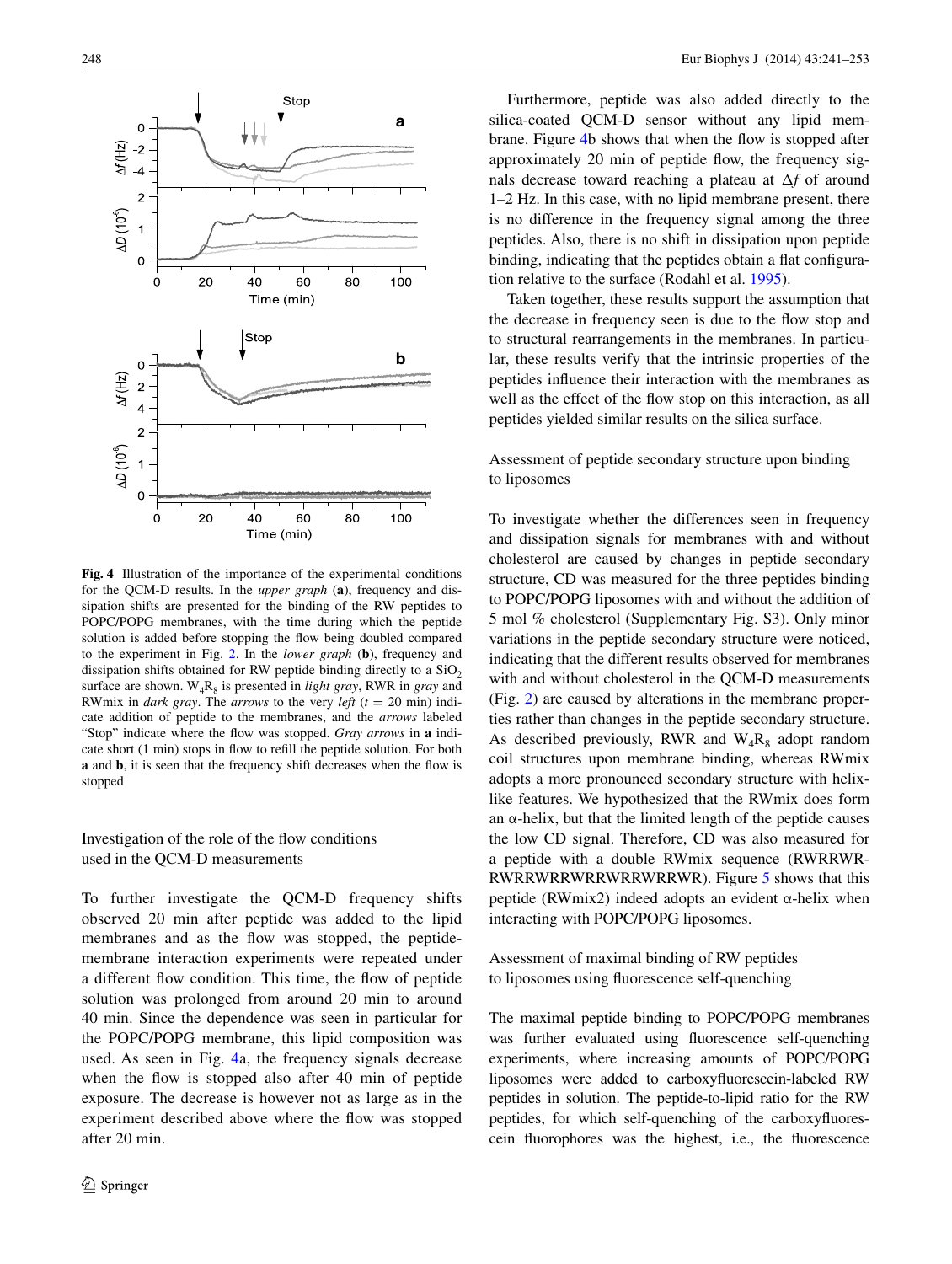

<span id="page-8-0"></span>**Fig. 5** CD measurement of secondary structures of RWmix (*light grey*) and its twice as long analog RWmix2 (*dark grey*), showing that the α-helical signal is higher and more pronounced for the longer peptide



<span id="page-8-1"></span>**Fig. 6** Fluorescence intensity of 5-FAM labeled peptides binding to POPC/POPG liposomes as a function of the peptide-to-lipid ratio. W4R8 is presented as *light gray squares* (*filled square*), RWR as *gray circles* (*filled circle*) and RWmix as *dark gray triangles* (*filled triangle*). Fluorescence minima, where fluorophore self-quenching is the highest and the distance between the peptides is the smallest, are found at peptide to lipid ratios of about 1:30 for all three peptides

intensity was the lowest, were around 1:30 for all three peptides (Fig. [6\)](#page-8-1). Fluorescein is believed to self-quench as a result of two processes: first, the formation of non-fluorescent fluorescein dimers; second, energy transfer from fluorescein monomers to the non-fluorescent dimers when the distance between them is equal or less than the critical Förster distance, which for FITC fluorophores is about 55 Å (Chen and Knutson [1988;](#page-11-11) Runnels and Scarlata [1995\)](#page-12-22). When liposomes (POPC/POPG) are added stepwise to the fluorescently labeled peptide in solution, the fluorescence intensity first decreases and then, at peptide-to-lipid ratios of about 1:30, increases again. This indicates that when liposomes



<span id="page-8-2"></span>**Fig. 7** The approximate hydrodynamic diameters (estimated from DLS) of POPC/POPG liposome aggregates as a function of increasing peptide concentration. The peptides cause aggregation to different extents, with most aggregation seen for  $W_4R_8$  (*light gray filled square*), followed by RWR (*gray filled circle*) and then RWmix (*dark gray filled triangles*). The initial lipid concentration was 46 µM. *Error bars* represent standard deviations of three measurements

are added at ratios below and up to 1:30, the peptides bind at such a high concentration to the membrane surface that fluorophores self-quench. Above 1:30, the membrane surface concentration of peptide decreases, leading to larger distances between the binding peptides and decreased selfquenching. It is also possible that at this peptide-to-lipid ratio, the peptide binding is sufficiently high to cause charge neutrality. This would mean that the maximum binding capacity of the peptide to the membrane is reached, which in turn may cause aggregation of the liposomes. For the concentrations where fluorescence minima were noticed, where the maximum amount of peptide is expected to be bound to the lipid membrane, the amount of peptide bound per  $cm<sup>2</sup>$ (surface concentration) was calculated (see Supplementary Information). For  $W_4R_8$ , the number of peptide molecules per cm<sup>2</sup> was  $10.0 \times 10^{12}$ , for RWR it was  $7.9 \times 10^{12}$ , and for RWmix it was  $9.5 \times 10^{12}$ , or in mass per cm<sup>2</sup>, 35 ng/cm<sup>2</sup> for  $W_4R_8$ , 26 ng/cm<sup>2</sup> for RWR and 32 ng/cm<sup>2</sup> for RWmix. These results correspond well to the mass deposition estimated from the QCM-D experiments, indicating that for the peptide concentration tested, near binding saturation is reached. At lipid concentrations above maximal binding, the degree of quenching interestingly differs among the three peptides, possibly as a result of liposome aggregation.

## Peptide-induced aggregation of POPC/POPG liposomes

Liposome aggregation was studied to verify whether the differences seen between the peptides in reaching plateau levels in the fluorescence quenching experiments were due to variations in the way the peptides induced aggregation of the liposomes. To assess aggregation, the particle size of POPC/POPG liposomes was measured using DLS after the addition of increasing amounts of peptide. As seen in Fig. [7,](#page-8-2) all three RW peptides induce aggregation of liposomes, but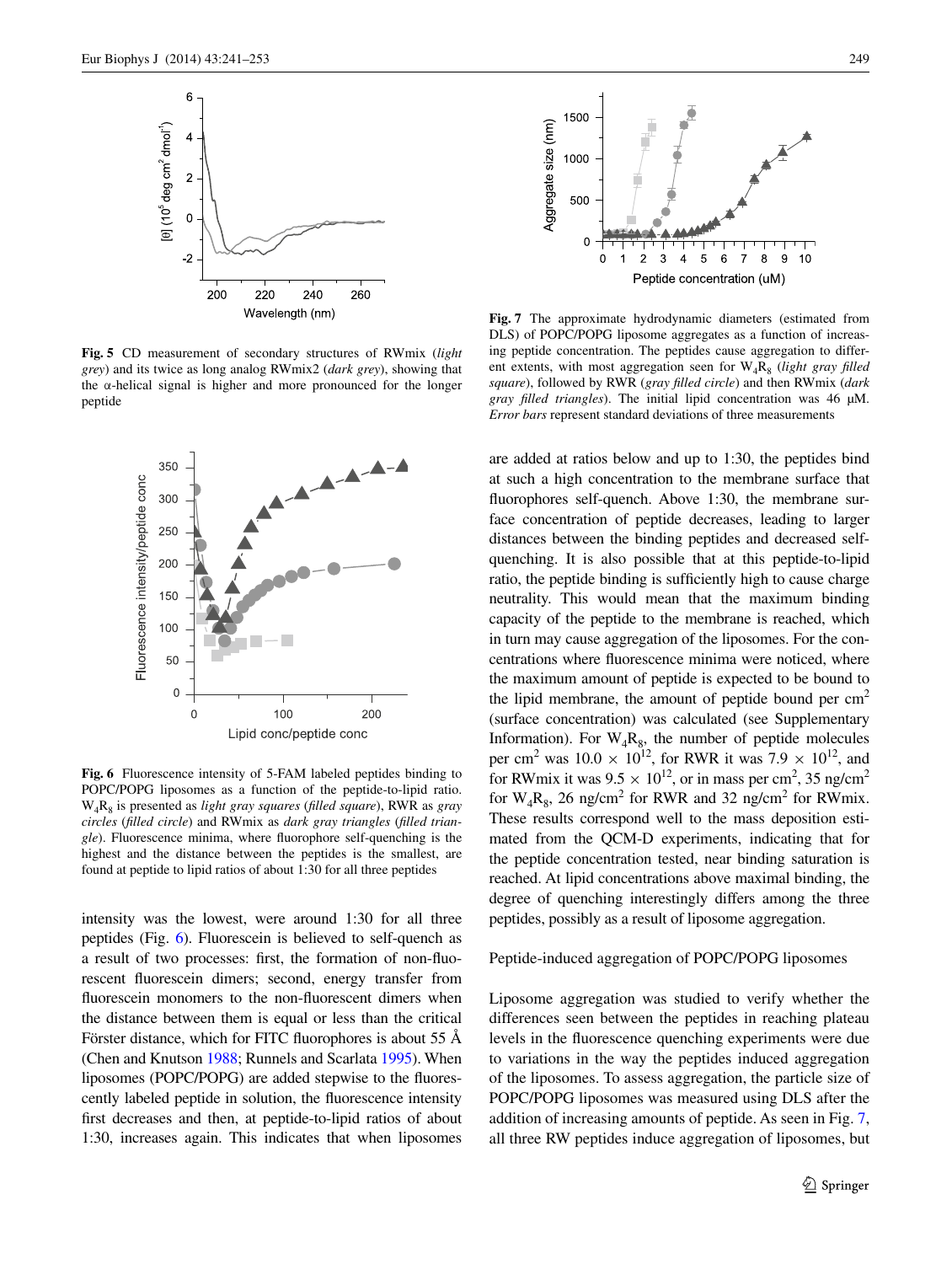to different extents. The peptide that caused the most aggregation, at the lowest peptide concentration, was  $W_A R_g$ , followed by RWR. A substantially larger amount of RWmix was needed for the same degree of aggregation to occur as compared with  $W_4R_8$ . The peptide-to-lipid ratio for the last data point, where all liposomes had aggregated, was around 1:20 for  $W_A R_g$ , 1:10 for RWR and 1:5 for RWmix. Since DLS results for polydisperse samples are difficult to evaluate, the sizes of the complexes are only very approximate.

#### **Discussion**

The three RW peptides,  $W_4R_8$ , RWR and RWmix, all contain four tryptophans and eight arginines. Even though they are built up of the same 12 amino acids, their biological action differs, especially regarding their cell-penetrating properties in mammalian cells (Table [1\)](#page-1-0). It might be justified to assume that the biological differences seen derive from alterations in how these peptides interact with membranes, and we therefore wanted to investigate their interaction with membranes of different compositions using the surface-sensitive QCM-D technique. QCM-D not only allows for the detection of adsorbed mass, but also for characterization of the viscoelastic properties of molecular layers on the sensor surface.

Binding of the RW peptides to membranes of different composition

The QCM-D data give us information about how the position of the amino acids and altered lipid composition affect the peptide-membrane interaction. For the POPC/POPG membrane, variations in how the three RW peptides interact with lipid membranes were monitored (Fig. [2](#page-5-0)). Evident differences in the frequency signals are seen between the peptides, and  $W_4R_8$  shows a slightly higher mass deposition and lower dissipation shifts compared to RWR and RWmix.

With the addition of cholesterol to the membrane, the signals of RWmix clearly differ from those of RWR and  $W_4R_8$ , regarding both frequency and dissipation. RWmix is the only one of the peptides that forms an  $\alpha$ -helix when interacting with the lipid membranes. It is therefore reasonable to believe that all four tryptophans of this peptide are positioned in the membrane, which might not be the case for the other two peptides. This points to the possibility that there might be a specific interaction between the tryptophans and the cholesterol moieties in the membrane. The potential existence of such an interaction has been debated. Raghuraman and Chattopadhyay ([2004\)](#page-12-23), for example, have provided evidence that the cholesterol analog dehydroergosterol is preferentially localized close to the tryptophan moiety of melittin. By contrast, Holt et al. ([2008\)](#page-12-24) have found that there is no preferential interaction between cholesterol and the tryptophans of the WALP23 peptide. Although there is no consensus yet regarding the specific interaction between tryptophan and cholesterol, cholesterol still undeniably affects the properties of lipid membranes by altering membrane thickness and internal fluidity, generally making the membrane more rigid. In addition, the lack of cholesterol in bacterial membranes contributes to specificity between bacterial and mammalian membranes. The evidently higher uptake of RWmix in live mammalian cells and the higher degree of endocytotic uptake (Rydberg et al. [2012b\)](#page-12-14) compared to RWR and  $W_4R_8$  might thus possibly be related to the helical structure of the peptide and the cholesterol content of the membrane.

For the POPC and POPC/lactosyl PE membranes, low mass depositions and dissipation shifts are seen. The smallest QCM-D frequency shifts that can be measured with good resolution from the noise level are about 0.5 Hz using the present equipment, meaning that the sensitivity of QCM-D is in the range of  $1$  ng/cm<sup>2</sup>. For POPC and POPC/lactosyl PE, the measured values are at the border of, or just above, this resolution, emphasizing the importance of assistance from electrostatic attraction for efficient binding. In addition, we cannot rule out the possibility of defects in the membrane that may potentially influence the results when the binding is weak. Lactosyl PE, the doubly saturated lipid carrying a negatively charged head group where a lactose is attached, was included in the POPC membrane to investigate how small uncharged sugars may affect the binding of the RW peptides to membranes. Extracellular carbohydrates are suggested to be important for the mechanism of action of membrane-active peptides. For example, proteoglycans have been associated with the uptake of CPPs into cells (Heitz et al. [2009](#page-11-5); Åmand et al. [2012](#page-11-12)), and the lipopolysaccharides of the outer membrane of gram-negative bacteria have been associated with the antibacterial effect of AMPs (Domingues et al. [2009](#page-11-13); Epand and Vogel [1999;](#page-11-3) Yeaman and Yount [2003](#page-12-25)). Binding of the peptides to carbohydrates may also impair the antibacterial effect by hindering the peptides from reaching the bacterial membrane. A similar function may be seen for the membrane with lactosyl PE, where the two sugar rings of lactose seem to sterically hinder efficient interaction between the positively charged peptides and the negatively charged head group of the glycolipid. It has also been reported that there may be a specific interaction between tryptophans and glycosaminoglycans (Bechara et al. [2013](#page-11-14)). However, considering the lower mass deposition on the lactosyl PE-containing membrane, it also appears feasible that the interaction between tryptophans and short, uncharged glucose chains should not be strong enough for efficient binding.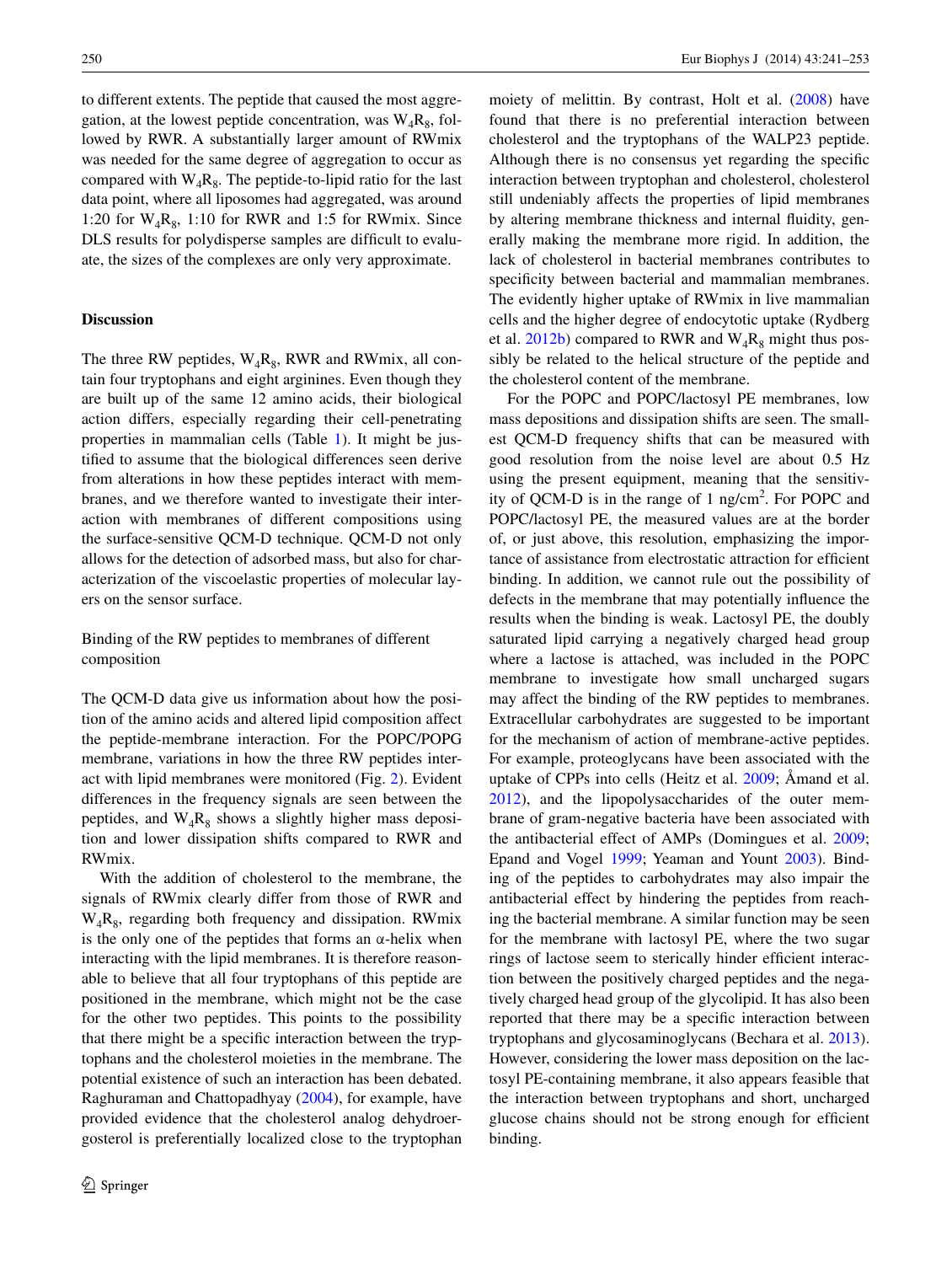The OCM-D results depend on the flow conditions and the intrinsic properties of peptides and membranes

The decrease in frequency seen in the QCM-D results for all three peptides around 20 min after peptide addition and upon stopping of the flow, for both the POPC/POPG and POPC/POPG/cholesterol membranes (Fig. [2\)](#page-5-0), is dependent on the altered flow conditions. The reproducibility of these results, together with the experiment with twice as long flow of peptide solution before the flow stop and the examination of peptide bound directly to the  $SiO<sub>2</sub>$  surface of the sensor, strongly suggests a flow dependence of the peptidemembrane interaction, although this is very unusual and unexpected. As the interaction between the peptides and the lipid membranes seemingly had reached equilibrium, one would expect the signals to stay constant as the flow is stopped. One possible explanation for this finding is that there is a flow dependency for the interaction between the peptide and the membrane. It might also be possible that the process is not at equilibrium despite the constant signal achieved after around 15 min. In addition, we cannot rule out non-ideal mixing conditions in the measurement cell, leading to a decrease in peptide concentration over the center of the sensor surface upon stopping the flow. Flow dependencies of QCM-D signals have rarely been reported other than as a means to improve on mass transport limitations. It can however be noted that alterations of the shear flow may cause a rupture of liposomes (Jönsson et al. [2009](#page-12-26)) or accumulation of membrane constituents at the rear edge of the membrane (Jönsson et al. [2011\)](#page-12-27). The flow stop may thus result in decreased shear forces, in turn leading to structural rearrangements at the membrane surface. The flow stop might in this case also lead to slower diffusion of material to and away from the membrane, compared to under flow conditions, thus revealing processes that still occur in the membrane despite the apparent equilibrium condition.

Interestingly, this flow stop phenomenon seems to be of different importance for different peptides and membranes. Considering the POPC/POPG and POPC/POPG/cholesterol membranes, the stop flow effect is more pronounced in the absence of cholesterol. The presence of cholesterol in the lipid membrane instead appears to result in a more stable interaction, where only small changes in the QCM-D responses were observed upon stopping the flow around 20 min after peptide addition. This might be a result of the higher rigidity of the membrane caused by the cholesterol molecules, an effect known from various contexts (Boggs and Hsia [1972](#page-11-15); Niemelä et al. [2007](#page-12-28); Róg et al. [2009\)](#page-12-29). Considering the differences between the peptides, the membrane interaction of RWmix seems to be more affected by the flow stop than those of the other two peptides, suggesting differences in the intrinsic properties of the peptides.

The decrease in mass deposition seen when the flow is stopped could at a first glance be due to the peptide leaving the membrane, as the diffusion conditions are altered upon stop flow. However, the attachment of POPC/POPG liposomes to the supported membrane after peptide addition and flow stop showed that peptide was indeed still present on the surface. Other mechanisms thus seem to be involved as well, and it is therefore plausible to envisage that small amounts of lipid material may be leaving the membrane. It is for example possible that binding of the RW peptides, and especially RWmix, which shows a more pronounced secondary structure and more membrane rearrangement compared with the two other peptides, may cause membrane thinning whereby lipids leave the membrane (Cho et al. [2007\)](#page-11-16). The peptides could possibly also cause a loss of lipid material by detergent-like mechanisms (Strömstedt et al. [2010\)](#page-12-3). In addition, the increase in dissipation suggests that the peptide might also cause protrusions or other structural rearrangements of the membrane (Domanov and Kinnunen [2006](#page-11-8)), which might lead to the loss of lipids from the surface when the flow is stopped. It is also possible that the peptide binding results in compaction of the membrane, which may cause a loss of water, seen as decreased mass deposition. The lesser extent of the frequency decrease seen when cholesterol is added to the membrane could be explained by the membrane becoming more rigid and less prone to structural rearrangements. The flow stop thus might be used as a tool to investigate the intrinsic properties of peptides and their interactions with membranes.

# The interaction of the RW peptides with POPC/POPG liposomes

In the fluorescence quenching experiments that were performed to verify the mass deposition of the three peptides in the QCM-D experiments, it was seen that the three peptides behaved differently. At lipid concentrations above the maximal binding, the peptides showed different levels of fluorescence quenching, which we hypothesized might be related to their ability to aggregate the liposomes. The aggregation studies support this hypothesis. Aggregation of POPC/POPG liposomes by the addition of the three RW peptides was not unexpected and is often observed for CPPs and AMPs (Domingues et al. [2009](#page-11-13); Persson et al. [2001;](#page-12-30) Rodrigues et al. [2012](#page-12-31)). However, the distinct variation between the peptides, with  $W_4R_8$  causing aggregation already at a very low concentration, whereas a higher concentration of RWR and much higher concentrations of RWmix are needed for the same degree of aggregation, was not expected. Thus, not only the charge neutralization introduced by the  $+8$  charged peptides as described by others (Marquette et al. [2010\)](#page-12-32) (which is the same for all three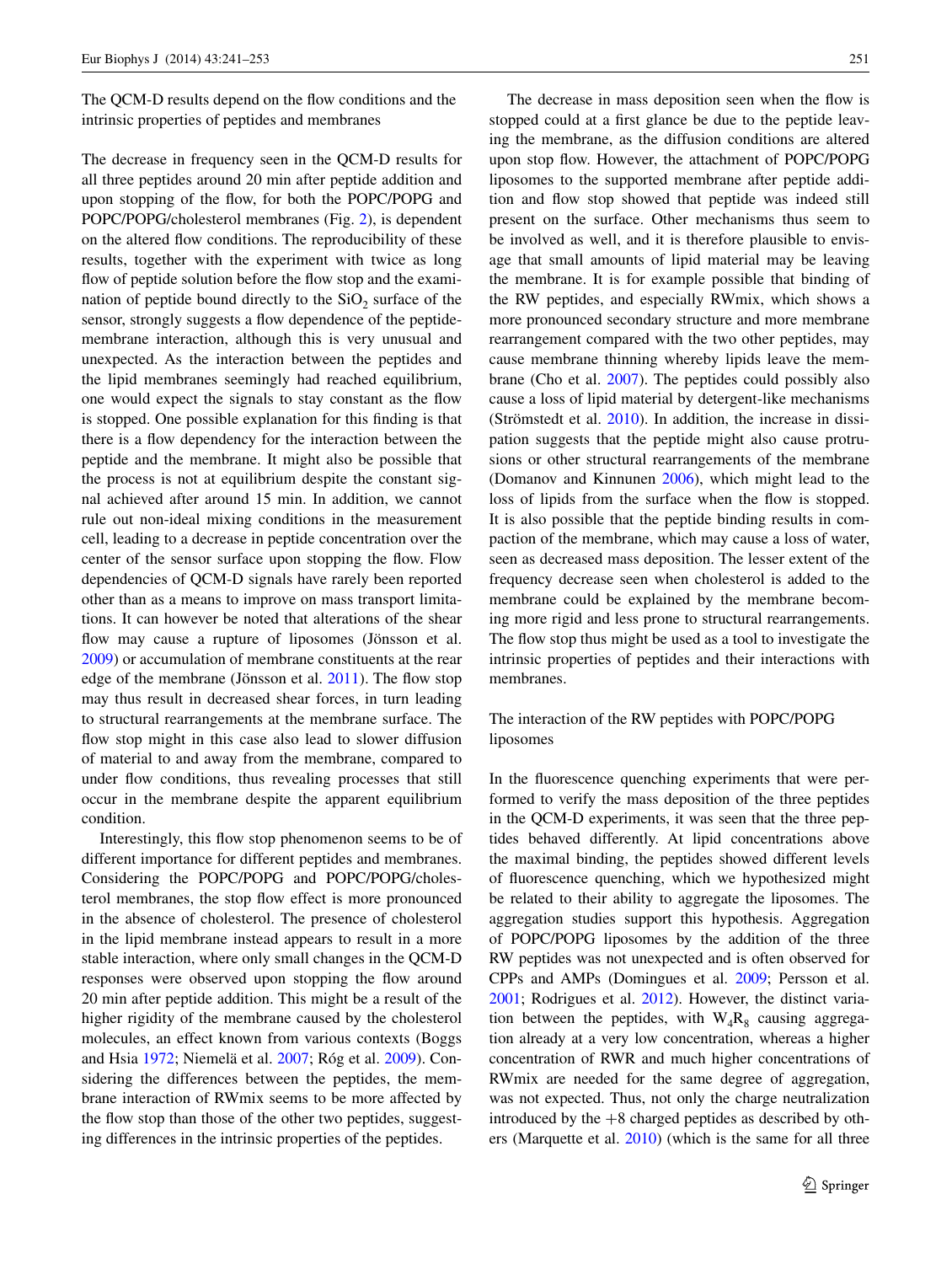peptides), but also the position of the tryptophans in the peptide sequence affects the aggregation.  $W_A R_g$  is the most amphipathic of the three peptides, with the four tryptophans placed at the N-terminus. The degree of aggregation hence seems to be correlated to the amphipathicity of the peptide: the more amphipathic, the more aggregation. Changing the position of the tryptophans in the RW peptides of course also alters the position of the arginines. Alteration of the position of the tryptophans and arginines may alter both the intramolecular and intermolecular interactions. For example, variations in the amino acid position alter the charge distribution, the ability to form  $\pi$ -cation interactions and the ability to form h-bonds. This can affect the peptide-membrane interaction, and the three peptides may for example have different abilities to cluster membrane lipids (Oreopoulos et al. [2010;](#page-12-33) Wadhwani et al. [2011](#page-12-34)). Details of membrane interactions of tryptophan arginine peptides have been described by others (see, e.g., Aliste et al. [2003](#page-11-17); Dathe et al. [2004;](#page-11-18) Nguyen et al. [2011;](#page-12-35) Shaw et al. [2008](#page-12-36)). In addition, the varying positions of tryptophans and arginine might influence the ability of the peptides to form complexes, which might affect the interaction with both liposomes in suspension and with supported lipid membranes. Conclusions regarding the involvement of these interactions in the peptide-membrane interaction can however not be drawn from the results presented in this report.

## **Conclusions**

In conclusion, by use of QCM-D and spectroscopic assays, we here show that the position of tryptophan in the amino acid sequence of three tryptophan-arginine peptides alters the way these peptides interact with lipid membranes of different compositions. We see that in the presence of cholesterol, an even tryptophan distribution results in increased membrane disturbance, which might be related to the evidently higher uptake of this peptide in mammalian cells. We also see that increased separation between the tryptophans and the arginines in the peptide backbone increases the ability to aggregate liposomes. In addition, we suggest that alteration of the flow conditions in QCM-D experiments might be used to distinguish differences in the intrinsic properties of peptides interacting with lipid membranes.

**Acknowledgments** This work was supported by an award to B.N. from the King Abdullah University of Science and Technology (KAUST). The research was pursued within the SUPRA Centre of Excellence supported by the Swedish Research Council.

**Open Access** This article is distributed under the terms of the Creative Commons Attribution License which permits any use, distribution, and reproduction in any medium, provided the original author(s) and the source are credited.

## **References**

- <span id="page-11-17"></span>Aliste MP, MacCallum JL, Tieleman DP (2003) Molecular dynamics simulations of pentapeptides at interfaces: salt bridge and cationpi interactions. Biochemistry 42:8976–8987
- <span id="page-11-12"></span>Åmand HL, Rydberg HA, Fornander LH, Lincoln P, Nordén B, Esbjörner EK (2012) Cell surface binding and uptake of arginineand lysine-rich penetratin peptides in absence and presence of proteoglycans. Biochimica Et Biophysica Acta-Biomembranes 1818:2669–2678
- <span id="page-11-6"></span>Bahnsen JS, Franzyk H, Sandberg-Schaal A, Nielsen HM (2013) Antimicrobial and cell-penetrating properties of penetratin analogs: effect of sequence and secondary structure. Biochimica Et Biophysica Acta-Biomembranes 1828:223–232
- <span id="page-11-0"></span>Bechara C, Sagan S (2013) Cell-penetrating peptides: 20 years later, where do we stand? FEBS Lett 587:1693–1702
- <span id="page-11-14"></span>Bechara C, Pallerla M, Zaltsman Y, Burlina F, Alves ID, Lequin O, Sagan S (2013) Tryptophan within basic peptide sequences triggers glycosaminoglycan-dependent endocytosis. Faseb J 27:738–749
- <span id="page-11-15"></span>Boggs JM, Hsia JC (1972) Effect of cholesterol and water on rigidity and order of phosphatidylcholine bilayers. Biochimica et Biophysica Acta 290:32–42
- <span id="page-11-9"></span>Briand E, Zach M, Svedhem S, Kasemo B, Petronis S (2010) Combined QCM-D and EIS study of supported lipid bilayer formation and interaction with pore-forming peptides. Analyst 135:343–350
- <span id="page-11-11"></span>Chen RF, Knutson JR (1988) Mechanism of fluorescence concentration quenching of carboxyfluorescein in liposomes—energytransfer to nonfluorescent dimers. Anal Biochem 172:61–77
- <span id="page-11-16"></span>Cho NJ, Cho SJ, Hardesty JO, Glenn JS, Frank CW (2007) Creation of lipid partitions by deposition of amphipathic viral peptides. Langmuir 23:10855–10863
- <span id="page-11-7"></span>Cho NJ, Frank CW, Kasemo B, Höök F (2010) Quartz crystal microbalance with dissipation monitoring of supported lipid bilayers on various substrates. Nat Protoc 5:1096–1106
- <span id="page-11-18"></span>Dathe M, Nikolenko H, Klose J, Bienert M (2004) Cyclization increases the antimicrobial activity and selectivity of arginine- and tryptophan-containing hexapeptides. Biochemistry 43:9140–9150
- <span id="page-11-8"></span>Domanov YA, Kinnunen PKJ (2006) Antimicrobial peptides temporins B and L induce formation of tubular lipid protrusions from supported phospholipid bilayers. Biophys J 91:4427–4439
- <span id="page-11-13"></span>Domingues MM, Castanho MARB, Santos NC (2009) rBPI(21) Promotes Lipopolysaccharide Aggregation and Exerts Its Antimicrobial Effects by (Hemi)fusion of PG-Containing Membranes. PLoS ONE 4:8
- <span id="page-11-10"></span>Edvardsson M, Svedhem S, Wang G, Richter R, Rodahl M, Kasemo B (2009) QCM-D and reflectometry instrument: applications to supported lipid structures and their biomolecular interactions. Anal Chem 81:349–361
- <span id="page-11-3"></span>Epand RM, Vogel HJ (1999) Diversity of antimicrobial peptides and their mechanisms of action. Biochimica Et Biophysica Acta-Biomembranes 1462:11–28
- <span id="page-11-1"></span>Fjell CD, Hiss JA, Hancock REW, Schneider G (2012) Designing antimicrobial peptides: form follows function. Nat Rev Drug Discov 11:37–51
- <span id="page-11-4"></span>Friedrich CL, Moyles D, Beveridge TJ, Hancock REW (2000) Antibacterial action of structurally diverse cationic peptides on grampositive bacteria. Antimicrob Agents Chemother 44:2086–2092
- <span id="page-11-5"></span>Heitz F, Morris MC, Divita G (2009) Twenty years of cell-penetrating peptides: from molecular mechanisms to therapeutics. Br J Pharmacol 157:195–206
- <span id="page-11-2"></span>Henriques ST, Melo MN, Castanho MARB (2006) Cell-penetrating peptides and antimicrobial peptides: how different are they? Biochem J 399:1–7